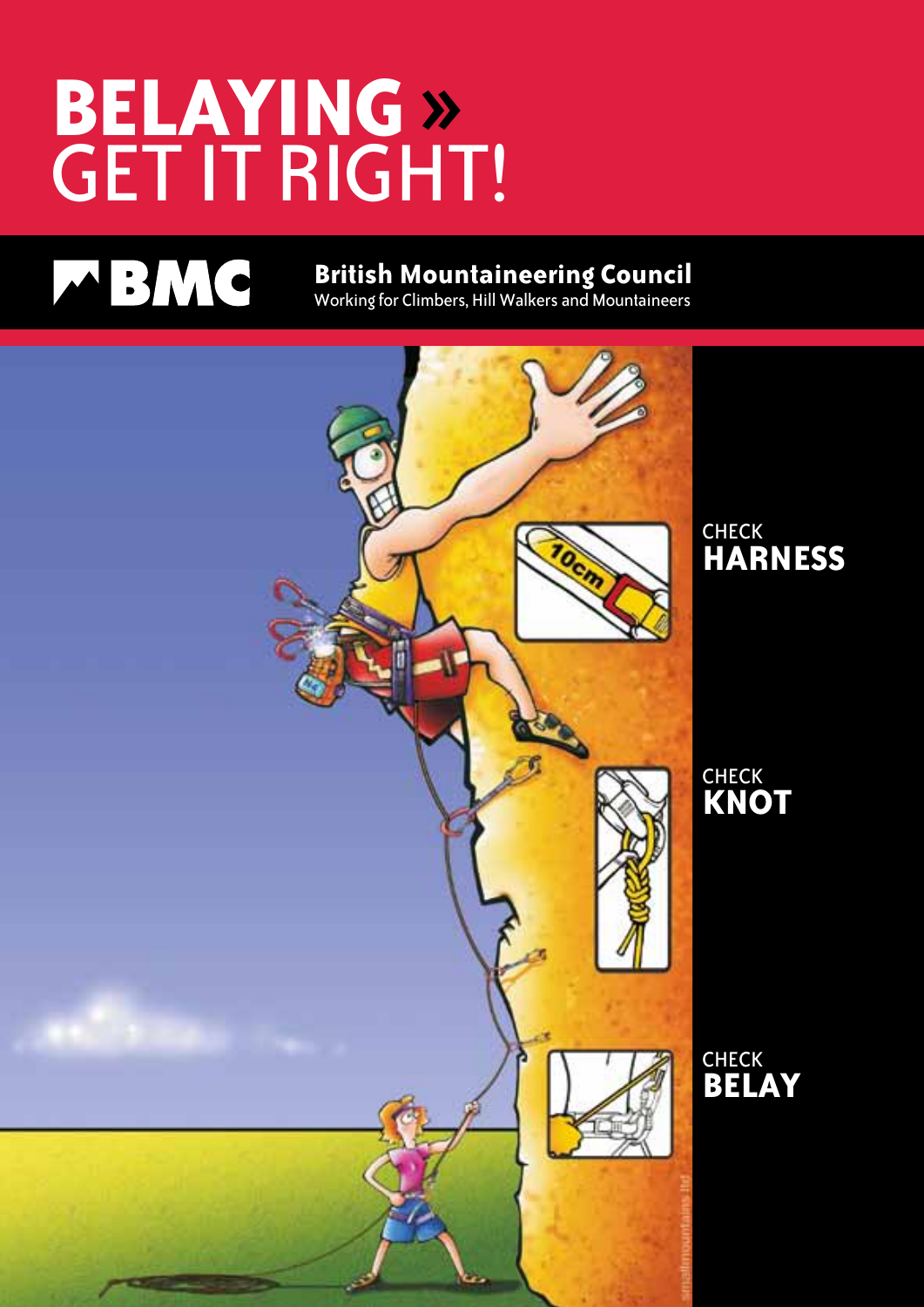# PAY **aTTENTION!**

#### **Know how to use your gear**

There are many different ropes and belaying devices available. Read and understand the manufacturer's instructions. If still unsure, get advice from someone more experienced. **Never** belay with equipment you do not know how to use.

#### **Control the rope**

Belaying is a complex skill requiring practice and experience to become competent.

Inattentive belaying is the cause of many preventable climbing accidents. Mistakes can result in serious injuries for climber, belayer or both. Check both climber's knot and belay device before starting a climb. Ensure your rope is long enough for your climb. If in doubt knot the free rope end.

Pay attention and keep a **controlling hand** on the rope.

#### **Get in the best position**

Anticipate the direction of pull, and position yourself appropriately.

If you stand near the foot of a climb you are less likely to be pulled off balance when holding a fall or lowering a climber.

If there is a lot of rope paid out the climber could hit the ground. Standing near the climb results in less rope between belayer and climber.

When the climber is not moving, hold the rope in the **locked position**.





**Support british climbing** – **join the BMC today:** www.**thebmc**.co.uk **t: 0161 445 6111**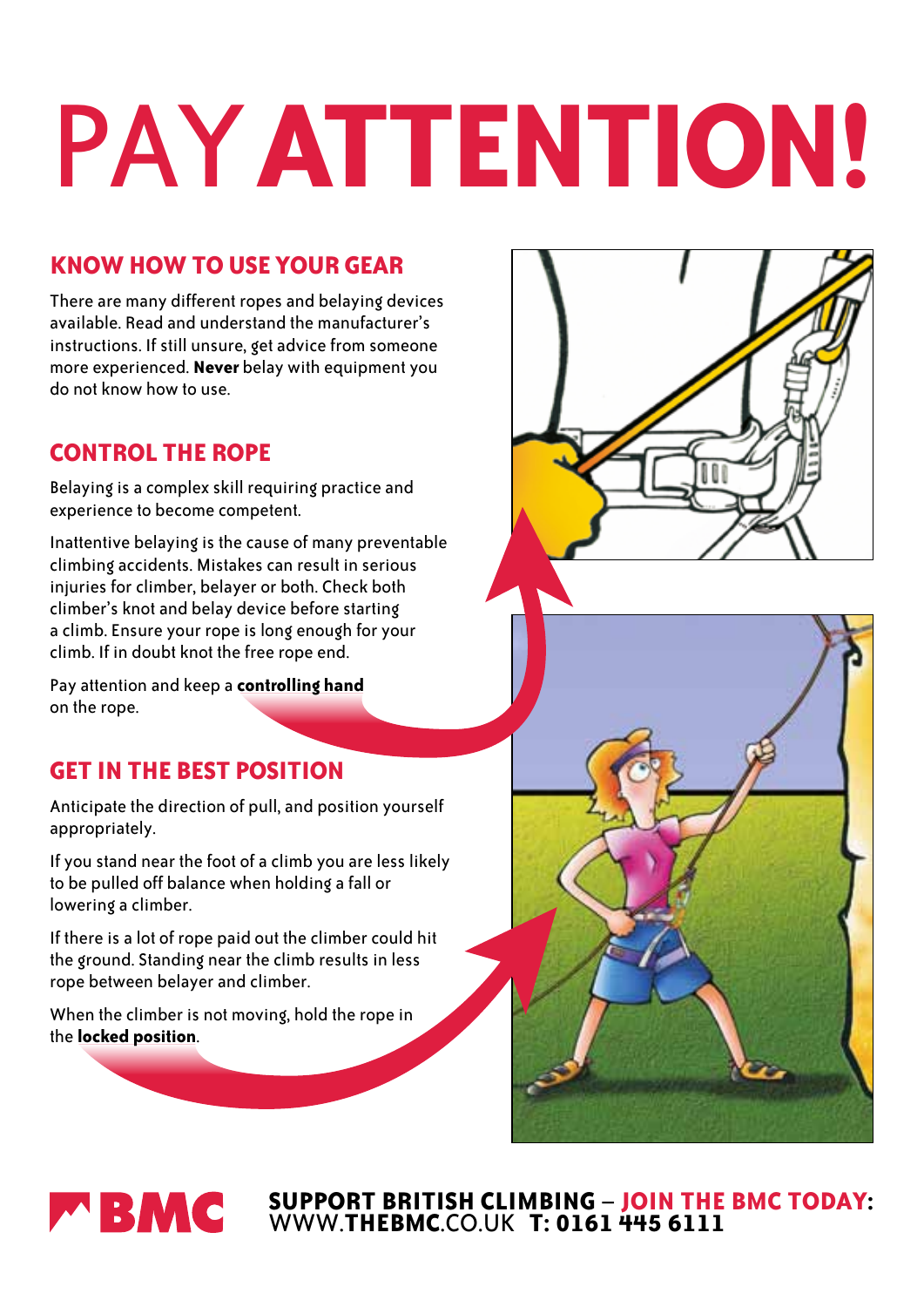## Belay device design

There are two types of belay device: manual devices and assisted braking devices. A manual device employs mainly friction, allowing some rope slippage when holding a fall. Choose the correct karabiner to use with your belay device. Check the device's instructions if you are unsure.



## **There is great variability in the design of manual devices. Similar looking devices can behave quite differently, even when used with the same rope.**



**Support british climbing** – **join the BMC today:** www.**thebmc**.co.uk **t: 0161 445 6111**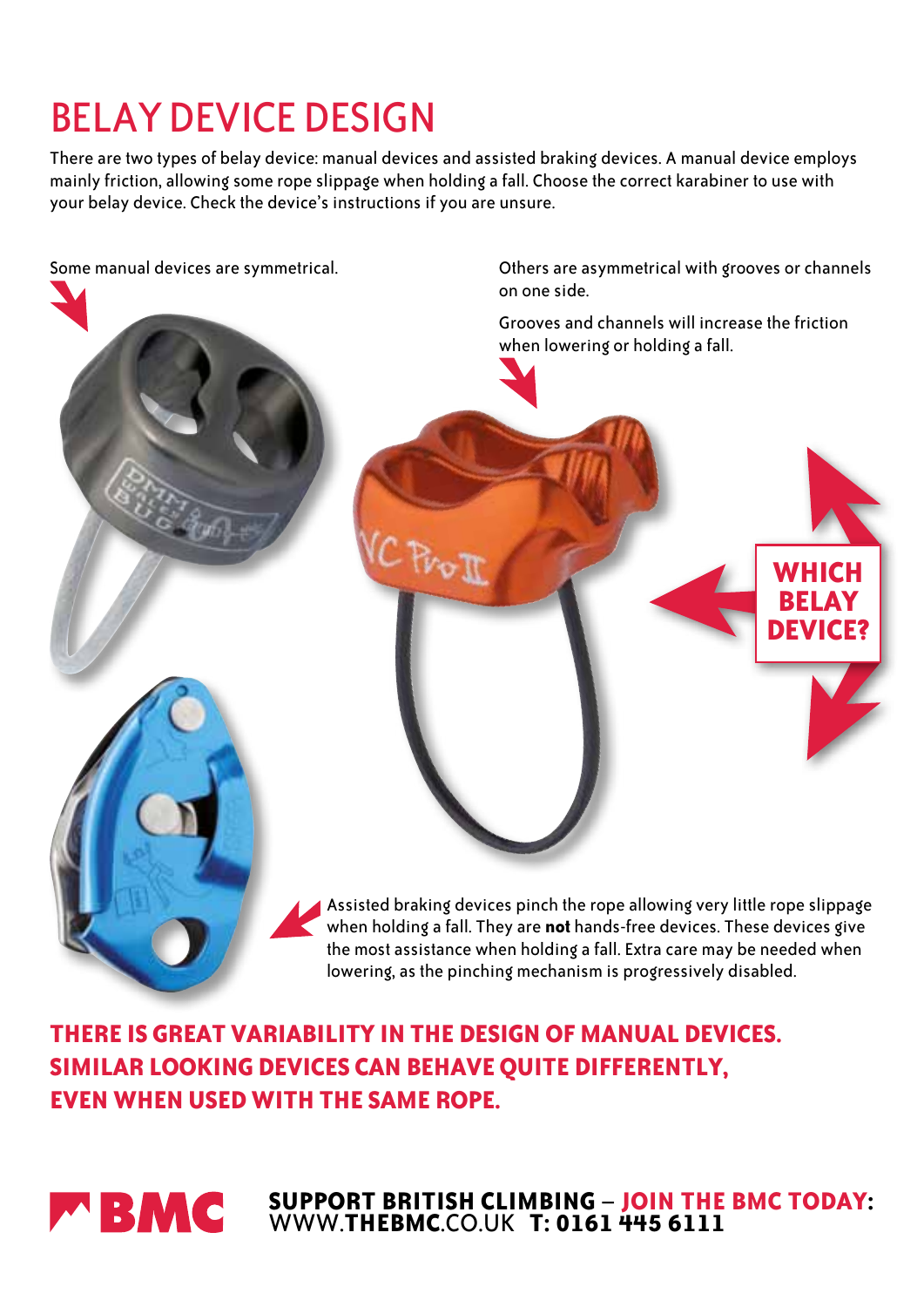## Characteristics of climber & belayer

If the climber and belayer have significantly different physical characteristics, consider the most appropriate belay device for each to use. Do not assume that the same device will be appropriate for both people. Less experienced belayers could consider rope and belay device combinations that provide greater levels of friction for assistance when lowering or holding a fall.

As grip strength varies, different people may not be able to control the rope equally effectively using the same belay device and rope. Young children, for example, are likely to have less grip strength than adults. Some people use belay gloves to protect their hands when belaying.

If the climber is heavier than the belayer, the belayer may not be able to control the rope effectively, and when holding a fall, the belayer can be pulled off the ground. This can cushion the fall for the climber, but care must be taken to ensure safety is not compromised. Attaching a ground anchor to the central loop of the belayer's harness can help in some circumstances.



## Rope design & diameter

Belay devices are designed for use with a range of rope diameters. The performance of any belay device will depend upon the diameter of the rope being used.

If the rope is too thin for the belay device, it may not be possible to hold a fall, or lower the climber in a controlled manner. If the rope is too thick, there may be too much friction to manage the rope effectively. Ensure that your chosen device and rope are compatible before belaying. Using a thin rope with a worn belay device has caught out many experienced climbers. Always check before you use in anger, and replace your device in timely fashion.

Some ropes have protective treatments which can make them very smooth, especially when new. Such coatings can make the rope easier to handle, and may require the belayer to grip the rope more than expected when lowering or holding a fall. Take extra care when using a new rope for the first time.

## Style of climbing

Different climbing styles introduce different levels of friction into the rope system. The less friction created by the rope system, the greater the force the belayer will have to apply with their controlling hand to hold a fall or lower the climber. Different belay devices can be used for different climbing styles to provide the desired level of friction or assistance.

At climbing walls there is very little friction in the rope system since the rope runs straight and hardly touches the wall. When climbing outside there are many more variables that can create friction.

Manual devices are appropriate for all styles of climbing. Most assisted braking devices are only appropriate for climbing on bolts at a climbing wall or on a sport climb. Assisted braking devices can be particularly useful when a climber is working a sport route and weighting the rope for extended periods of time.



**Support british climbing** – **join the BMC today:** www.**thebmc**.co.uk **t: 0161 445 6111**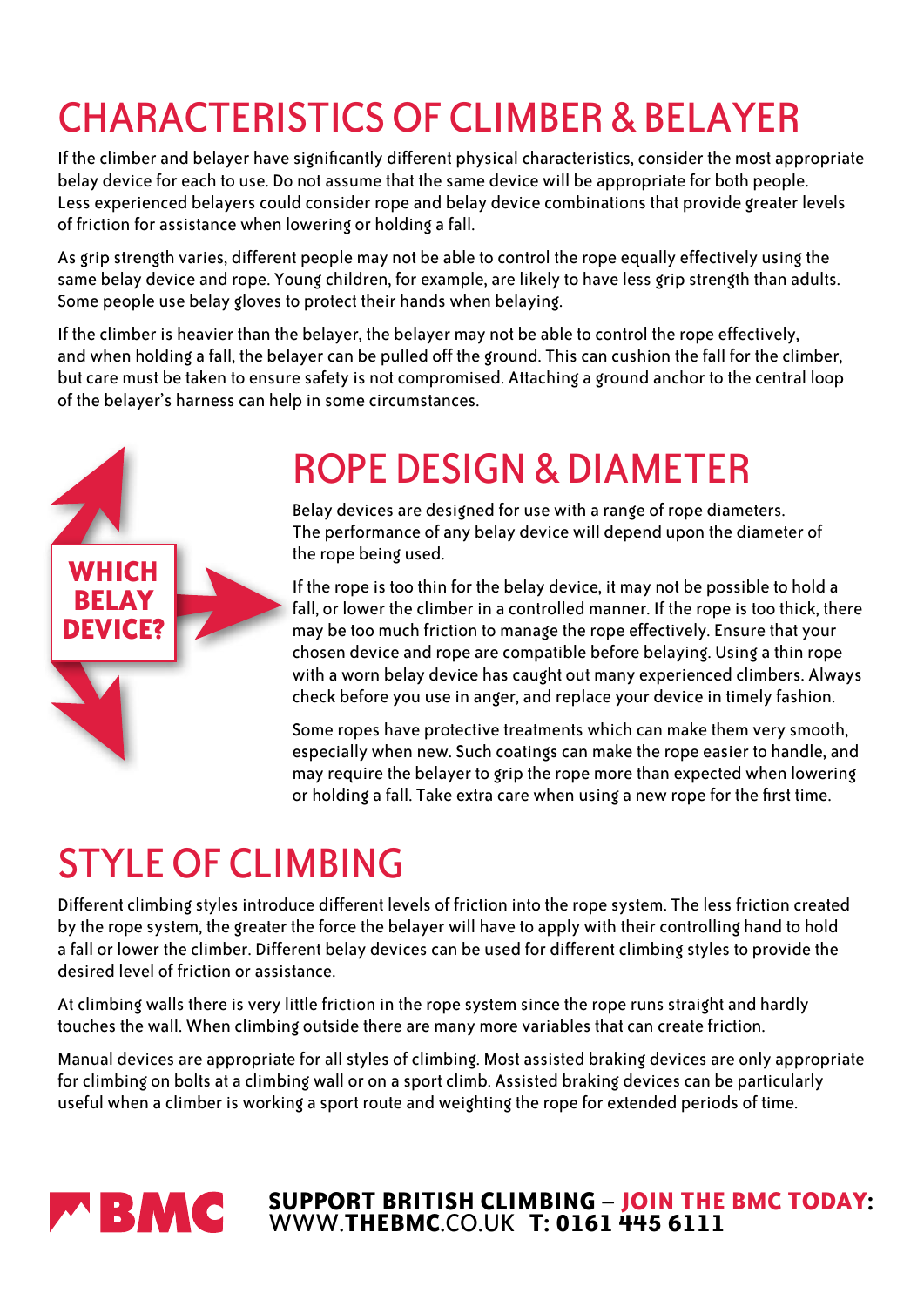# **ABSEILING » GET IT RIGHT!**

## MBMC

## **British Mountaineering Council**

Working for Climbers, Hill Walkers and Mountaineers